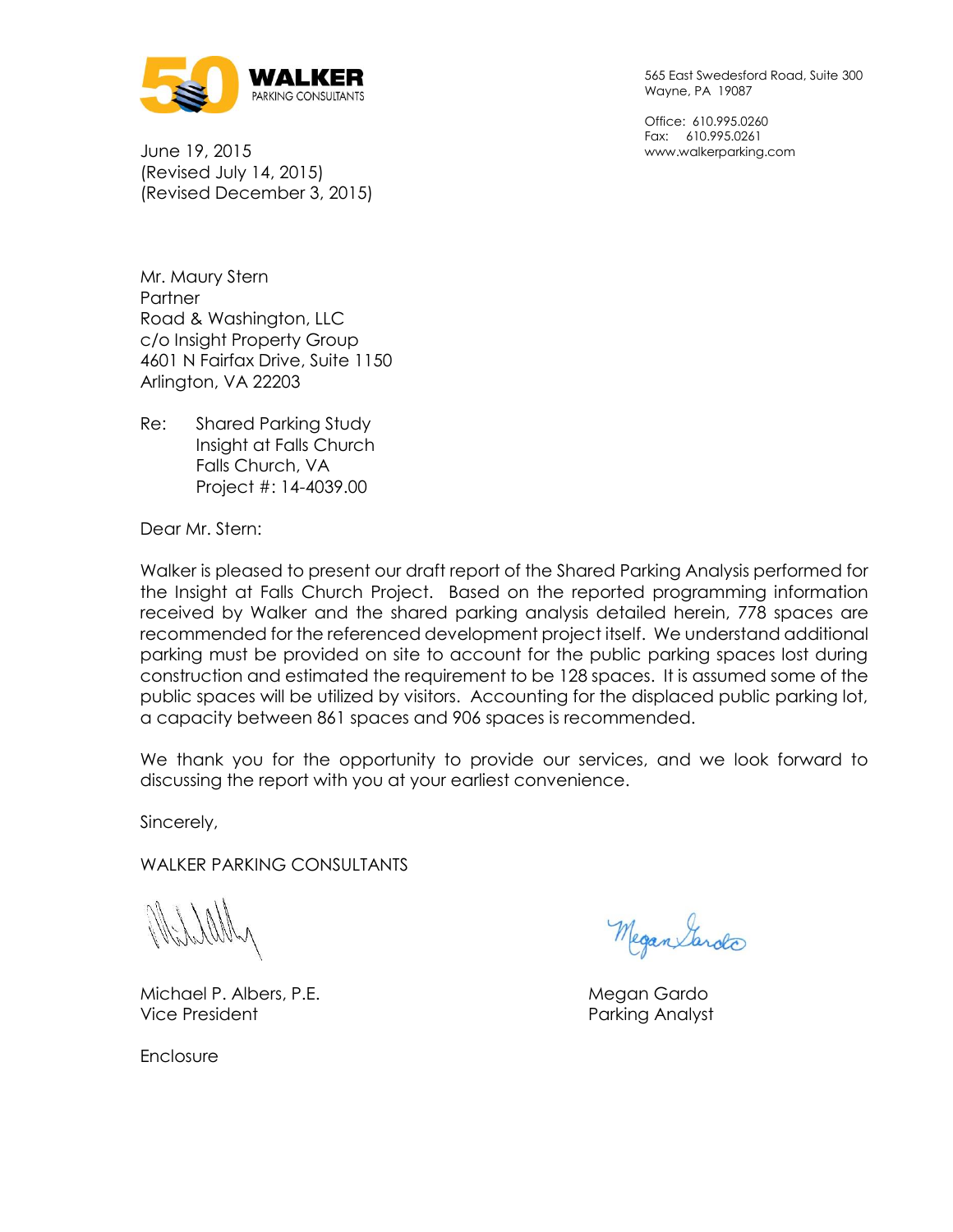

### **BACKGROUND**

Insight Property Group (Insight) engaged Walker Parking Consultants to perform a shared parking analysis of a proposed Insight at Falls Church mixed-used development at the corner of Broad and Washington Streets in Falls Church, VA. Currently, the property is occupied by two multi-story commercial buildings, an Applebee's, private parking to support these uses, and a 58 space publicly owned surface parking lot. The redeveloped property is proposed to include a mix of retail, restaurant, grocery, residential, and office land uses.

Walker's charge is to recommend future parking capacity for the redevelopment. In addition to assisting Insight in "right-sizing" the parking needs, Walker will recommend, in a future letter report, parking management strategies and methods of operation for Insight's consideration. In the future, we will comment on the methods of designating parking areas, additional opportunities for shared parking, enforcement and basic operation.

### SUBJECT PROPERTY

The mixed-use project is located on a tract of land bordered by Park Place to the north, Lawton Street to the east, East Broad Street to the south, and North Washington Street to the west. The general location of the development is shown in Figure 1.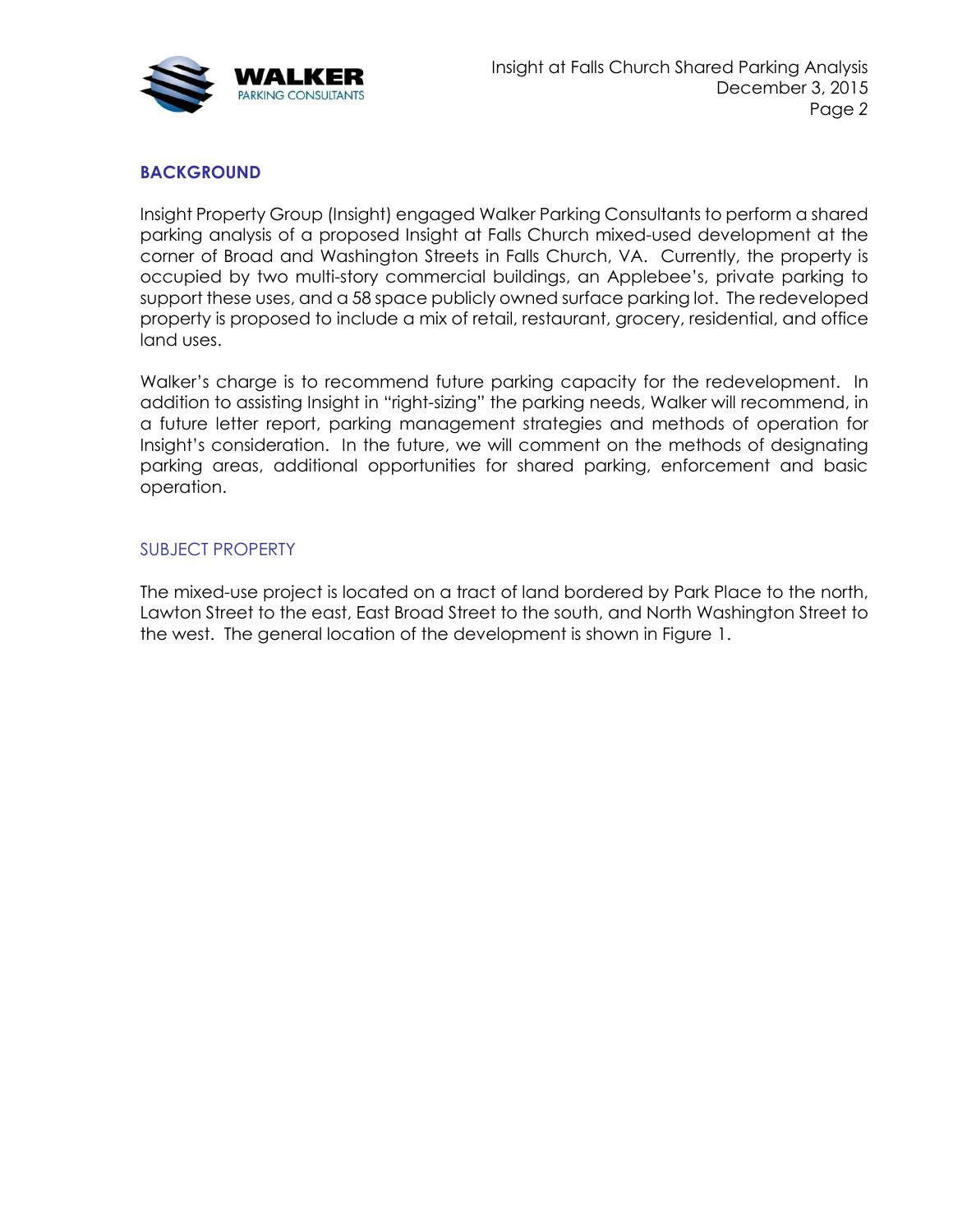

#### Figure 1: Property Location



Source: Google, 2015

### PROJECT UNDERSTANDING

Walker's analysis is based on the programming drawings developed by MV+A dated 6/30/15 and additional discussions with Insight. The project is anticipated to include the following:

- 32,400 SF of office space
- 8,200 SF of retail space
- 8,000 SF of fine/casual dining space
- 3,950 SF of fast/casual dining space
- 46,050 SF grocery space
- 304 residential rental units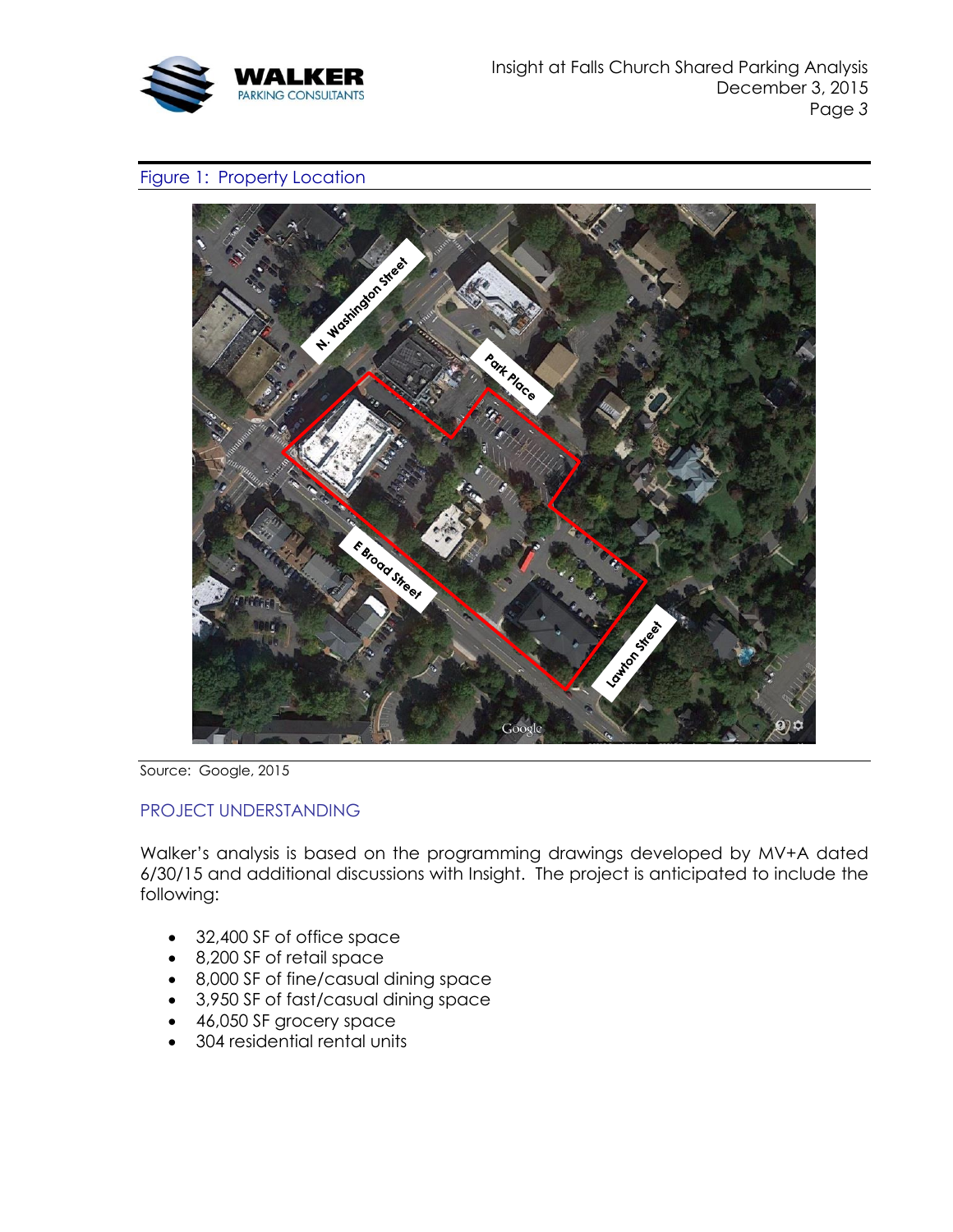





Source: MV+A, 2015

Walker's Shared Parking Model utilizes parking ratios expressed as a ratio of x spaces per y units. The units vary depending upon the land use – i.e., keys for a hotel, units for a residential complex, or square feet of building space. Additionally, parking generation rates for retail and restaurant land uses are based on the gross leasable area (GLA), whereas the rates for office land uses are based on the total gross building area (GFA). In this analysis, Walker was instructed by Insight to use the GFA quantities for the retail and restaurant uses, as there were no significant differences in the GFA and GLA values.

### **SHARED PARKING ANALYSIS**

### **METHODOLOGY**

Shared parking is possible where parking spaces can be used to serve two or more individual land uses without conflict or encroachment. One of the fundamental principles of downtown planning from the earliest days of the automobile has always been to share parking resources rather than to have each use or building have its own parking. The resurgence of many central cities resulting from the addition of vibrant office, residential, retail, and entertainment developments continues to rely heavily on shared parking for economic viability. In addition, mixed-use projects in many different settings have benefited from shared parking. Shared parking offers numerous benefits to a community at large, not the least of which is the environmental benefit of significantly reducing the amount of parking provided to serve commercial development.

The following flow chart describes the logical progression of a basic shared parking analysis.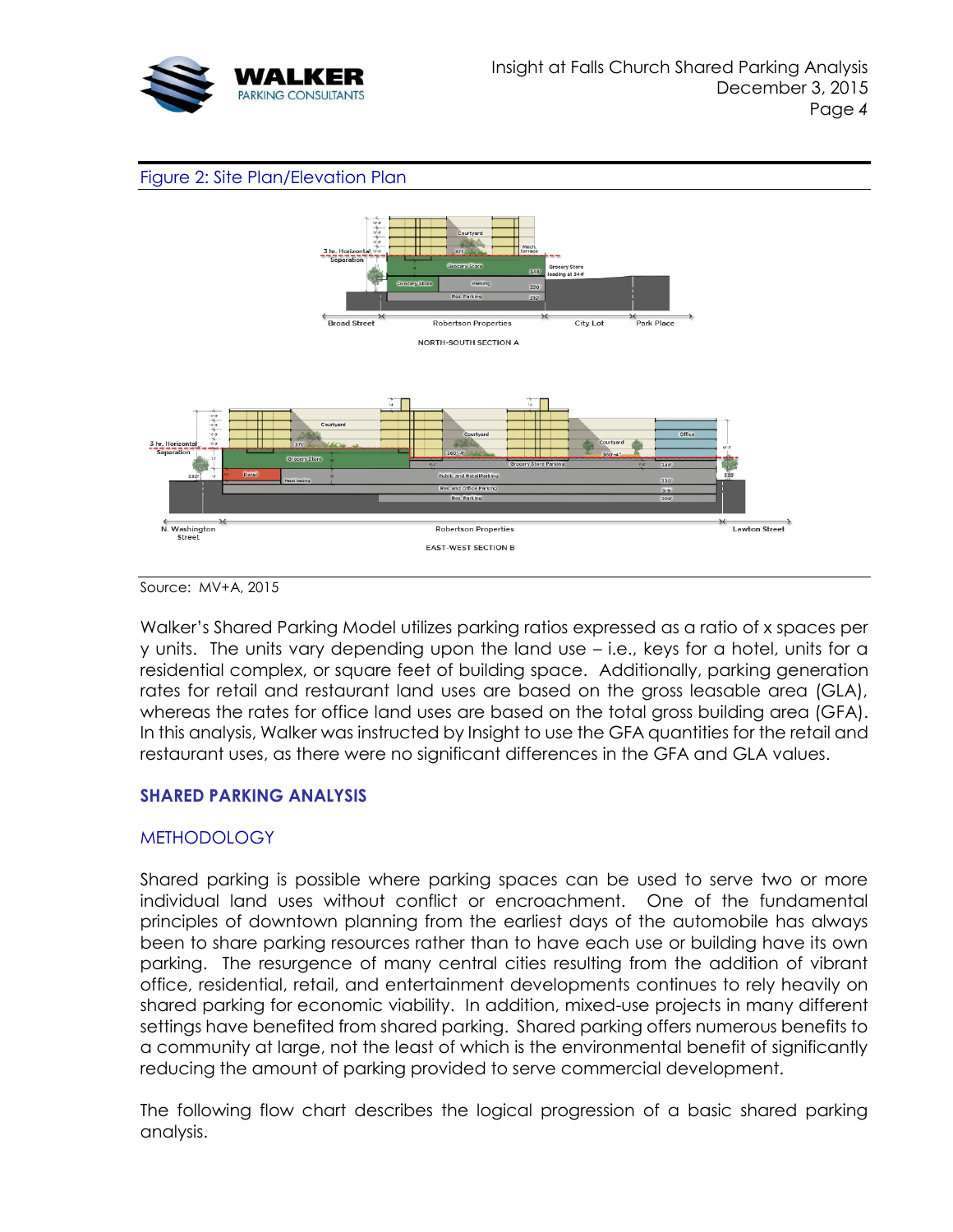



Source: Adapted from Transportation Planning Handbook, ITE, 1999

The ability to share parking spaces is the result of two conditions:

- 1. Variations in the accumulation of vehicles by hour, by day or by season at the individual land uses.
- 2. Relationships among the land uses that result in visiting multiple land uses on the same auto trip. For example, a substantial percentage of patrons at one business (restaurant) may be employees of a nearby business (office). This is referred to as the "effects of the captive market." These patrons are already parking and contribute only once to the number of peak hour parkers. In other words, the parking demand ratio for individual land uses should be factored downward in proportion to the captive market support received from neighboring land uses.

Although the interplay of land uses can reduce the overall demand, it should be noted that there are limits imposed by proximity of land uses to each other and to parking facilities. While "shared parking" by definition is capitalizing on the different demand period for a combination of land uses, it is not logical to assume that a hotel (with peak demand in the evening) can share with an office building (with peak demand during the day) if the two land uses are too far apart. Human behavior, such as limits to the distance users are willing to walk from a parking facility to their final destinations, restricts shared parking opportunities.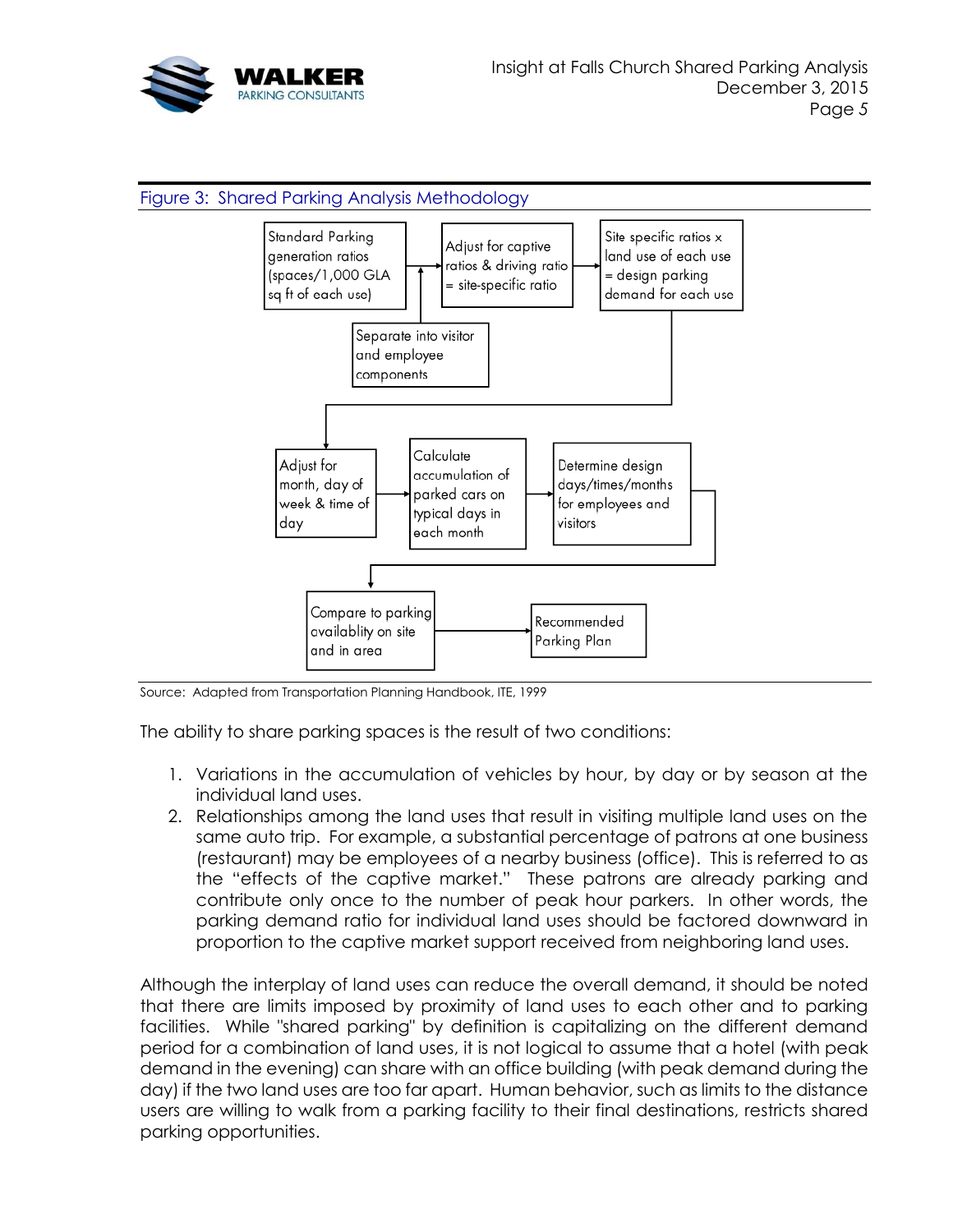

Walker's Shared Parking Model is based on the Urban Land Institute and International Council of Shopping Center's *Shared Parking*<sup>1</sup> publication. Walker led a team of consultants in writing the updated *Shared Parking Second Edition* and features the most up-to-date parking demand model. The model is designed to recommend the parking capacities of a mixed-use development from 6:00 a.m. to 12:00 midnight on a typical weekday and a Saturday for every month of the year based on 85<sup>th</sup> percentile level of activity conditions. While it is not a "predictor" of parking demand, it is an industryaccepted method of generating a parking capacity recommendation for a proposed development project.

### BASE PARKING DEMAND

Base parking demand ratios, as found in the ULI Shared Parking model and in some cases refined through additional research by Walker, are used as a starting point in the analysis. Based on research on the parking generation rates for free-standing developments, these industry standards are later adjusted to reflect site-specific conditions. [Table 1](#page-5-0) shows the base ratios for visitors and employees for a weekday and weekend.

|                                |         | Weekday  |         | Weekend  |          | Total   |         |
|--------------------------------|---------|----------|---------|----------|----------|---------|---------|
| Land Use                       | Visitor | Employee | Visitor | Employee | Unit     | Weekday | Weekend |
| Retail                         | 2.90    | 0.70     | 3.20    | 0.80     | /ksf GLA | 3.60    | 4.00    |
| Supermarket                    | 3.80    | 1.00     | 4.90    | 0.90     | /ksf GLA | 4.80    | 5.80    |
| Fine/Casual Dining             | 15.25   | 2.75     | 17.00   | 3.00     | /ksf GLA | 18.00   | 20.00   |
| Fast Casual/Fast Food          | 12.75   | 2.25     | 12.00   | 2.00     | /ksf GLA | 15.00   | 14.00   |
| Residential: Studio Efficiency | 0.10    | 1.00     | 0.15    | 1.00     | /unit    | 1.10    | 1.15    |
| 1 bedroom                      | 0.10    | 1.50     | 0.15    | 1.50     | /unit    | 1.60    | 1.65    |
| 2 bedroom                      | 0.10    | 1.70     | 0.15    | 1.70     | /unit    | 1.80    | 1.85    |
| >3 bedroom                     | 0.10    | 2.00     | 0.15    | 2.00     | /unit    | 2.10    | 2.15    |
| Office                         | 0.30    | 3.47     | 0.03    | 0.35     | /ksf GFA | 3.77    | 0.38    |

#### <span id="page-5-0"></span>Table 1: Base Demand Ratios

Source: Walker Parking Consultants, 2015

The base ratios are modified by applying driving ratios, non-captive factors, and presence factors. The following sections present a brief explanation of these adjustments.

#### UNSHARED PARKING DEMAND

Assuming that each of these land uses required a separate pool of parking spaces, the peak unshared parking demand for the whole project is 1,065 spaces, occurring on a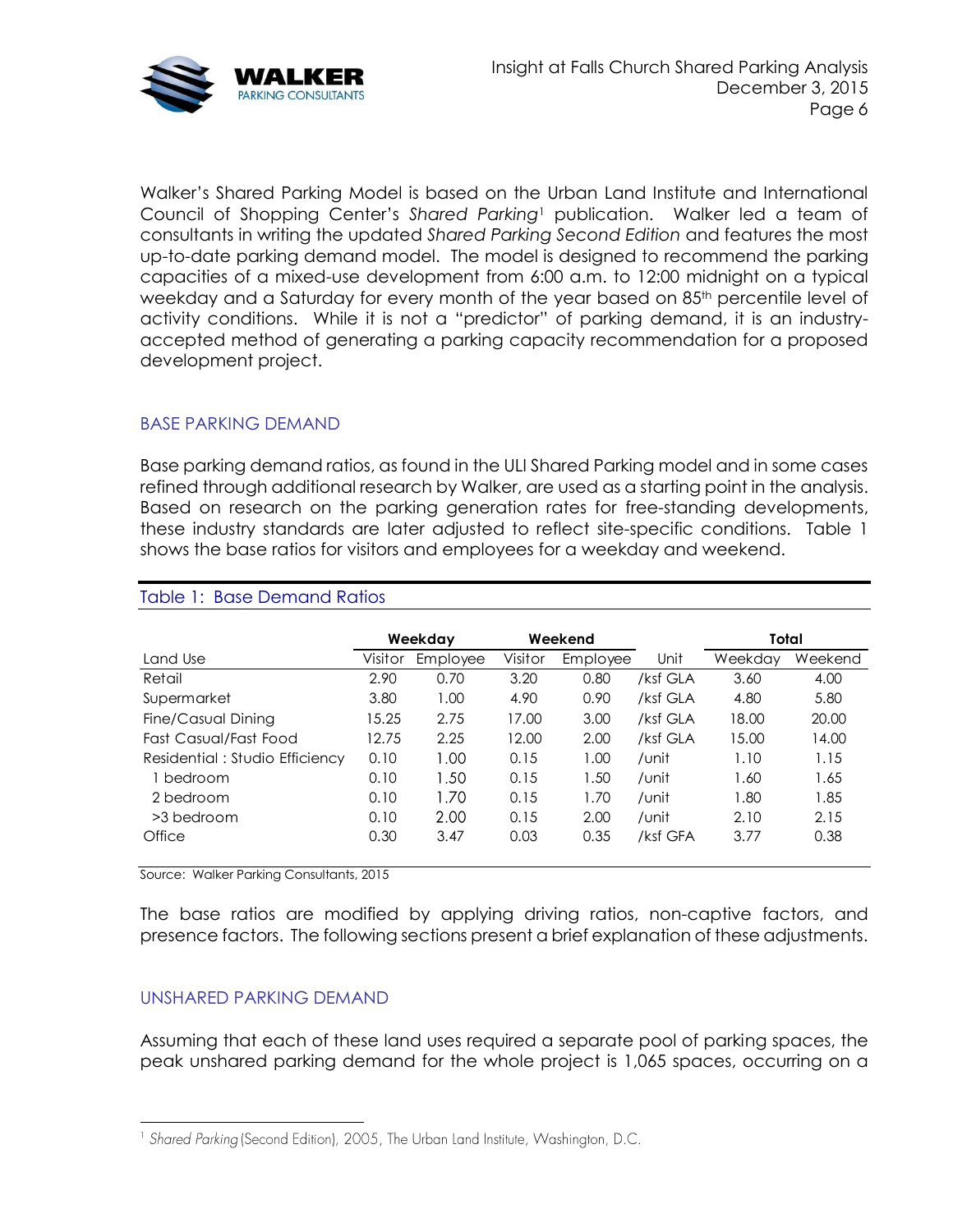

weekday, as shown in [Table 2.](#page-6-0) Also shown is the unshared weekend parking demand, which is 1,032 spaces.

#### <span id="page-6-0"></span>Table 2: Unshared Parking Demand

|                            |          | Weekdays       |              |                | Weekends |              |
|----------------------------|----------|----------------|--------------|----------------|----------|--------------|
|                            |          | Base           | <b>Unadj</b> | Base           |          | <b>Unadj</b> |
| Land Use                   | Quantity | Ratio Unit     | Pkg Sp       | Ratio Units    |          | Pkg Sp       |
| Retail                     | 8,200    | 2.90 /ksf GLA  | 24           | 3.20 /ksf GLA  |          | 26           |
| Employee                   |          | 0.70           | 6            | 0.80           |          | 7            |
| Supermarket                | 46,050   | 3.80 /ksf GLA  | 175          | 4.90 /ksf GLA  |          | 226          |
| Employee                   |          | 1.00           | 46           | 0.90           |          | 41           |
| Fine/Casual Dining         | 8,000    | 15.25 /ksf GLA | 122          | 17.00 /ksf GLA |          | 136          |
| Employee                   |          | 2.75           | 22           | 3.00           |          | 24           |
| Fast Casual/Fast Food      | 3,950    | 12.75 /ksf GLA | 50           | 12.00 /ksf GLA |          | 47           |
| Employee                   |          | 2.25           | 9            | 2.00           |          | 8            |
| <b>Residential Guest</b>   | 304      | $0.10$ / unit  | 30           | $0.15$ / unit  |          | 46           |
| Residential                | rental   |                |              |                |          |              |
| Studio/Efficiency          | 33       | $1.00$ / unit  | 33           | 1.00           | 0.00     | 33           |
| 1 bedroom                  | 180      | $1.50$ / unit  | 270          | 1.50           | 0.00     | 270          |
| 2 bedroom                  | 86       | 1.70 / unit    | 146          | 1.70           | 0.00     | 146          |
| >3 bedroom                 | 5        | 2.00 /ksf GFA  | 10           | 2.00           | 0.00     | 10           |
| Office                     | 32,400   | 0.30 /ksf GFA  | 10           | 0.03 /ksf GFA  |          |              |
| Employee                   |          | 3.47           | 112          | 0.35           |          | 11           |
| Subtotal Customer/Guest    |          |                | 411          |                |          | 482          |
| Subtotal Employee/Resident |          |                | 654          |                |          | 550          |
| <b>TOTAL</b>               |          |                | 1,065        |                |          | 1,032        |

Source: Walker Parking Consultants, 2015

Please note that these figures only show the demand associated with the new development. Any "public" demand resulting from demolishing the parking lot on Park Place has not been account in the unshared parking demand shown in Table 2.

### DRIVING RATIO ADJUSTMENTS

Adjustments are made to account for the number of patrons who arrive at the subject property by means other than personal vehicle.

Walker used data generated by the U.S. Census Bureau to make adjustments to the driving ratio. According to census data, approximately 67 percent of employees in the immediate area drive or ride to work in a personal vehicle near the project site. Walker assumed that 67 percent of all employees in the area arrive via personal vehicle<sup>2</sup>, while the other 33 percent utilize another means of transportation, such as mass transit, bicycle,

*<sup>2</sup> Includes both single occupancy vehicles and carpooling.*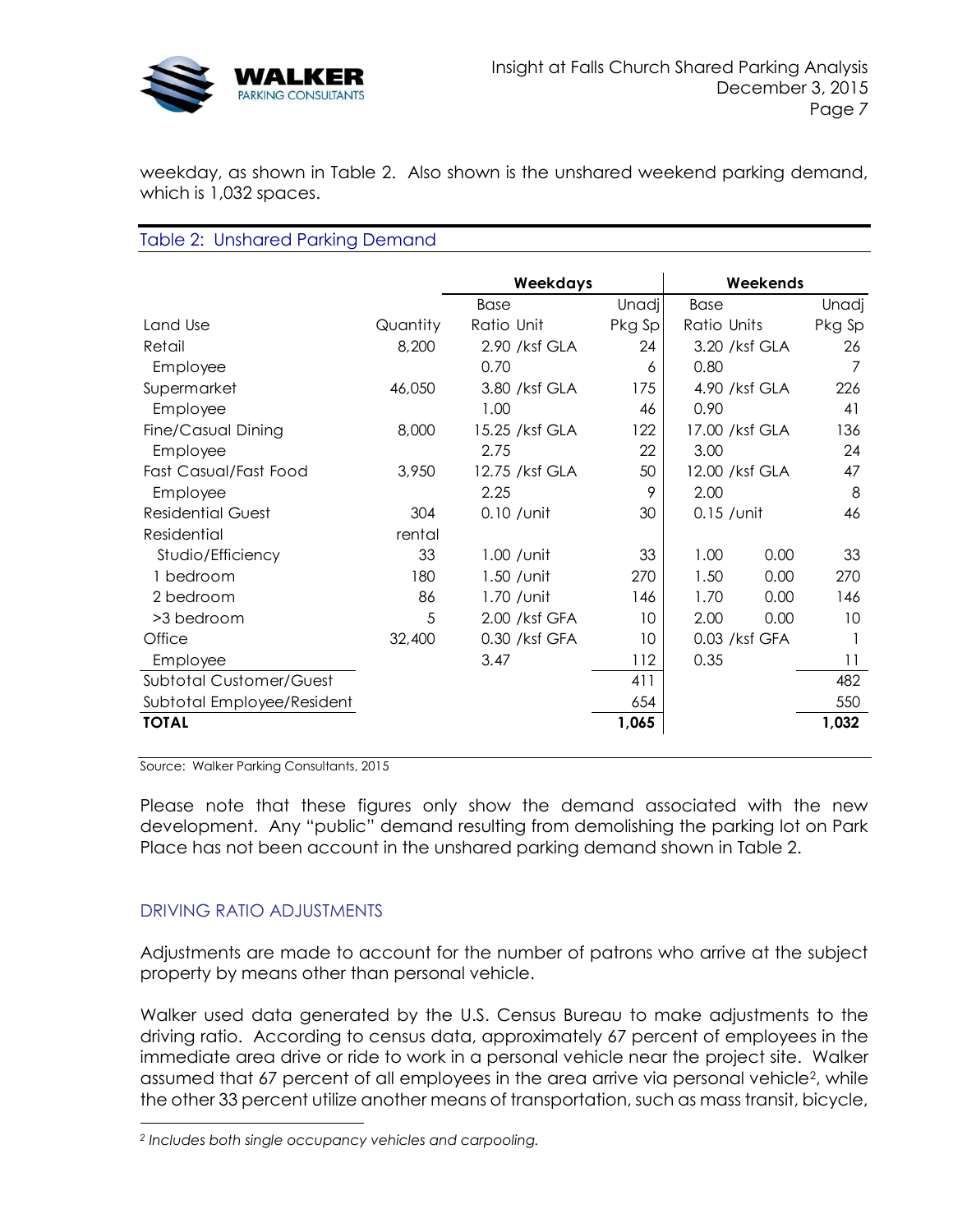

or walking. It is important to note that service industry-related land uses, such as retail and restaurant, generally experience lower drive ratios than employees in an office setting. This has been accounted for in Walker's model.

Walker also made adjustments to the residential drive ratio, also known as the residential car ownership rate. While vehicle ownership varies depending on the number of people in the household and whether the space is an apartment or a condo, the residential vehicle ownership rate in the immediate area around the Insight project is approximately 85%. Approximately 85% of households in the area own one or more vehicles, while the remaining 15% of households do not own a vehicle.

[Table 3](#page-7-0) illustrates the driving ratios for weekday and weekend employees and guests used in this analysis.

|                          | Weekday |         | Weekend        |         |
|--------------------------|---------|---------|----------------|---------|
| Land Use                 | Daytime | Evening | <b>Daytime</b> | Evening |
| Retail                   | 97%     | 97%     | 97%            | 97%     |
| Employee                 | 62%     | 67%     | 67%            | 72%     |
| Supermarket              | 97%     | 97%     | 97%            | 97%     |
| Employee                 | 62%     | 67%     | 67%            | 72%     |
| Fine/Casual Dining       | 97%     | 97%     | 97%            | 97%     |
| Employee                 | 62%     | 67%     | 67%            | 72%     |
| Fast Casual/Fast Food    | 97%     | 97%     | 97%            | 97%     |
| Employee                 | 62%     | 67%     | 67%            | 72%     |
| <b>Residential Guest</b> | 97%     | 97%     | 97%            | 97%     |
| Residential              | 85%     | 85%     | 85%            | 85%     |
| Studio/Efficiency        | 85%     | 85%     | 85%            | 85%     |
| 1 bedroom                | 85%     | 85%     | 85%            | 85%     |
| 2 bedroom                | 85%     | 85%     | 85%            | 85%     |
| >3 bedroom               | 85%     | 85%     | 85%            | 85%     |
| Office                   | 97%     | 97%     | 97%            | 97%     |
| Employee                 | 67%     | 72%     | 72%            | 77%     |

<span id="page-7-0"></span>Table 3: Drive Ratios

Source: Walker Parking Consultants, 2015

#### NON-CAPTIVE ADJUSTMENTS

"Captive market" is borrowed from market researchers to describe people who are already present in the immediate vicinity at certain times of the day. In the shared parking analysis, the term "captive market" reflects the adjustment of parking needs and vehicular trip generation rates due to the interaction among uses in an area. Traditionally, the non-captive adjustment is used to fine-tune the parking needs of restaurants and retail patronized by employees of adjacent office buildings, or other persons already counted as being parked for the day.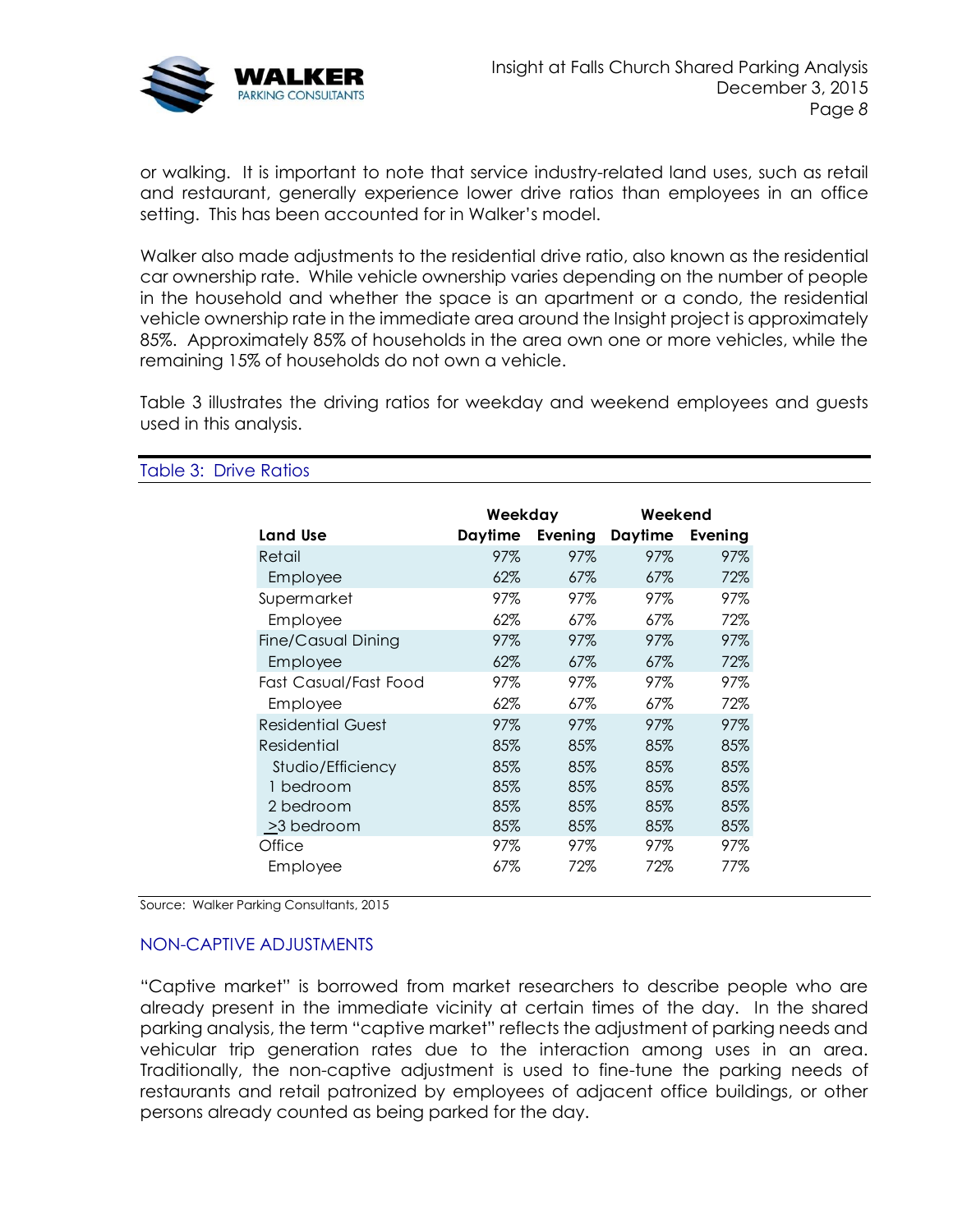

Walker, in designing a shared use analysis, uses the inverse or non-captive ratio, which is the percentage of parkers who are not already counted as being parked. There is usually a primary land use, in this case the residential and office space, which account for the longest parking durations of a vehicle.

[Table 4](#page-8-0) details the weekday and weekend non-captive factors used in this analysis.

#### <span id="page-8-0"></span>Table 4: Non-Captive Ratios

|                       | Weekday |         | Weekend |         |
|-----------------------|---------|---------|---------|---------|
| <b>Land Use</b>       | Daytime | Evening | Daytime | Evening |
| Retail                | 86%     | 83%     | 90%     | 77%     |
| Employee              | 100%    | 100%    | 100%    | 100%    |
| Supermarket           | 81%     | 78%     | 85%     | 72%     |
| Employee              | 100%    | 100%    | 100%    | 100%    |
| Fine/Casual Dining    | 93%     | 95%     | 92%     | 96%     |
| Employee              | 100%    | 100%    | 100%    | 100%    |
| Fast Casual/Fast Food | 50%     | 66%     | 68%     | 68%     |
| Employee              | 100%    | 100%    | 100%    | 100%    |
| Residential Guest     | 100%    | 100%    | 100%    | 100%    |
| Residential           | 100%    | 100%    | 100%    | 100%    |
| Studio/Efficiency     | 100%    | 100%    | 100%    | 100%    |
| 1 bedroom             | 100%    | 100%    | 100%    | 100%    |
| 2 bedroom             | 100%    | 100%    | 100%    | 100%    |
| <u>&gt;</u> 3 bedroom | 100%    | 100%    | 100%    | 100%    |
| Office                | 100%    | 100%    | 100%    | 100%    |
| Employee              | 100%    | 100%    | 100%    | 100%    |

Source: Walker Parking Consultants, 2015

In order to estimate the retail non-captive factor, we assumed that a small percentage of restaurant customers, residents and employees would visit the retail tenants. Similar assumptions were made for the grocery store patrons, with slightly more employees and residents frequenting the supermarket. Lastly, we assumed a large number of employees, residents, and retail patrons would also visit the fast food and fine/casual dining restaurants while already parked for their primary destination.

#### PRESENCE FACTORS

Presence is the last factor applied to the shared parking model. It is expressed as a percentage of potential demand modified for time of day and time of year. Considering that parking demand for each land use may peak at different times generally means that fewer parking spaces are needed for the combination of land uses in a project than would be required if each land use were considered separately.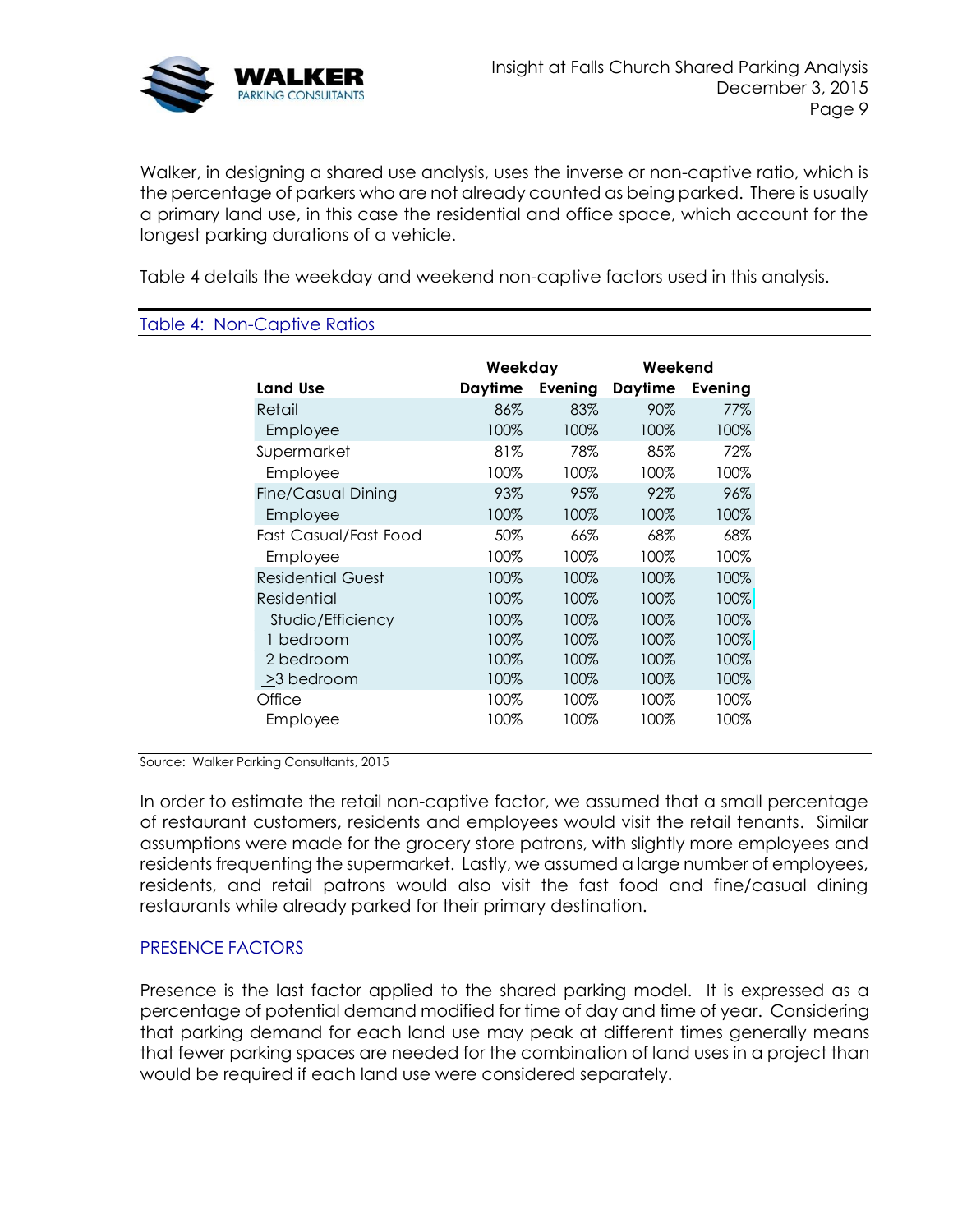

The shared parking demand model evaluates parking demand for each land use from 6:00 a.m. to midnight on weekdays and weekends for every month of the year.<sup>3</sup>

The model concludes that peak weekend parking demand occurs around 7:00 p.m. when the residential and restaurant space are at or near their peak demand. [Figure 4](#page-9-0) shows the major land uses and their projected hourly occupancy rates. As an example, fine/casual dining experiences a smaller peak around lunch time and reaches its overall peak around 8:00 p.m. before rapidly falling by midnight.

<span id="page-9-0"></span>

Source: Walker Parking Consultants, 2015

The monthly presence factors used in our model for the major land uses are shown in [Figure 5.](#page-10-0) Retail parking peaks during the holiday shopping season in December, and quickly falls off thereafter. Late December (post-Christmas) is calculated separately due to the change in patterns. The retail spike accounts for the December peak projected by our model.

*<sup>3</sup> An additional analysis of the last week of December is included and considered a "thirteenth month." During this unique period, special analysis is required due to the difference in parking demand patterns, as opposed to the first three weeks of December.*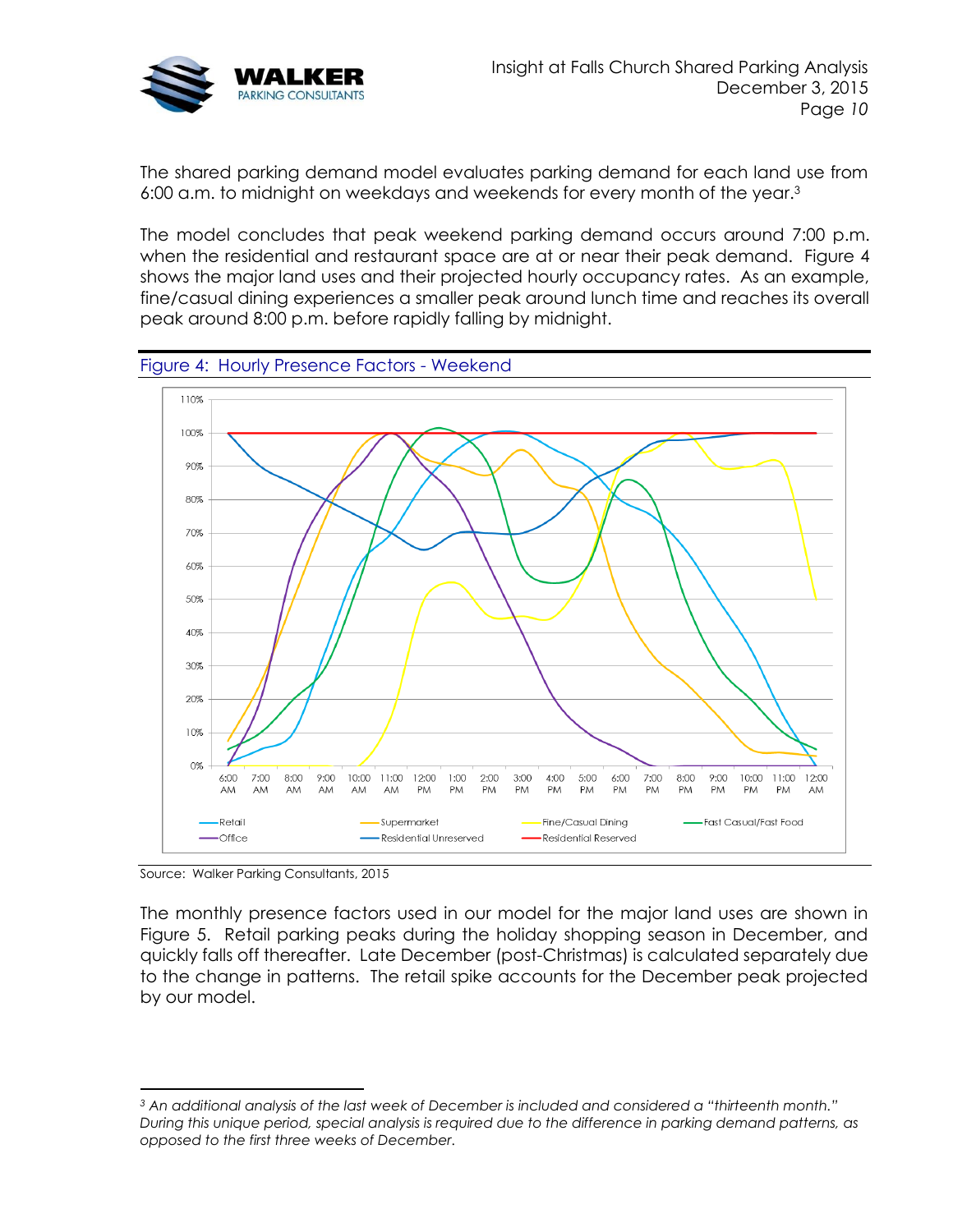

<span id="page-10-0"></span>



Source: Walker Parking Consultants, 2015

# OPERATIONAL ASSUMPTIONS

There are several unique operational elements that impact the development of the shared parking model for the Insight at Falls Church project.

The parking for the project is anticipated to be provided on four levels, two below grade, one on grade with Broad Street and one on grade with Park Place. The majority of the parking on the upper most level (Park Place level) is intended to be reserved for grocery customers and employees through the use of PARCS equipment. Because these spaces will not be shared with other land uses, Walker developed the model to show a minimum occupancy of 169 spaces. However, there are occasions when the grocery demand may exceed the allotted area and overflow into the general shared parking areas on the lower floors. An example of this case can be seen in Table 7, where the grocery space is expected to generate 200+ spaces during the alternative peak hour.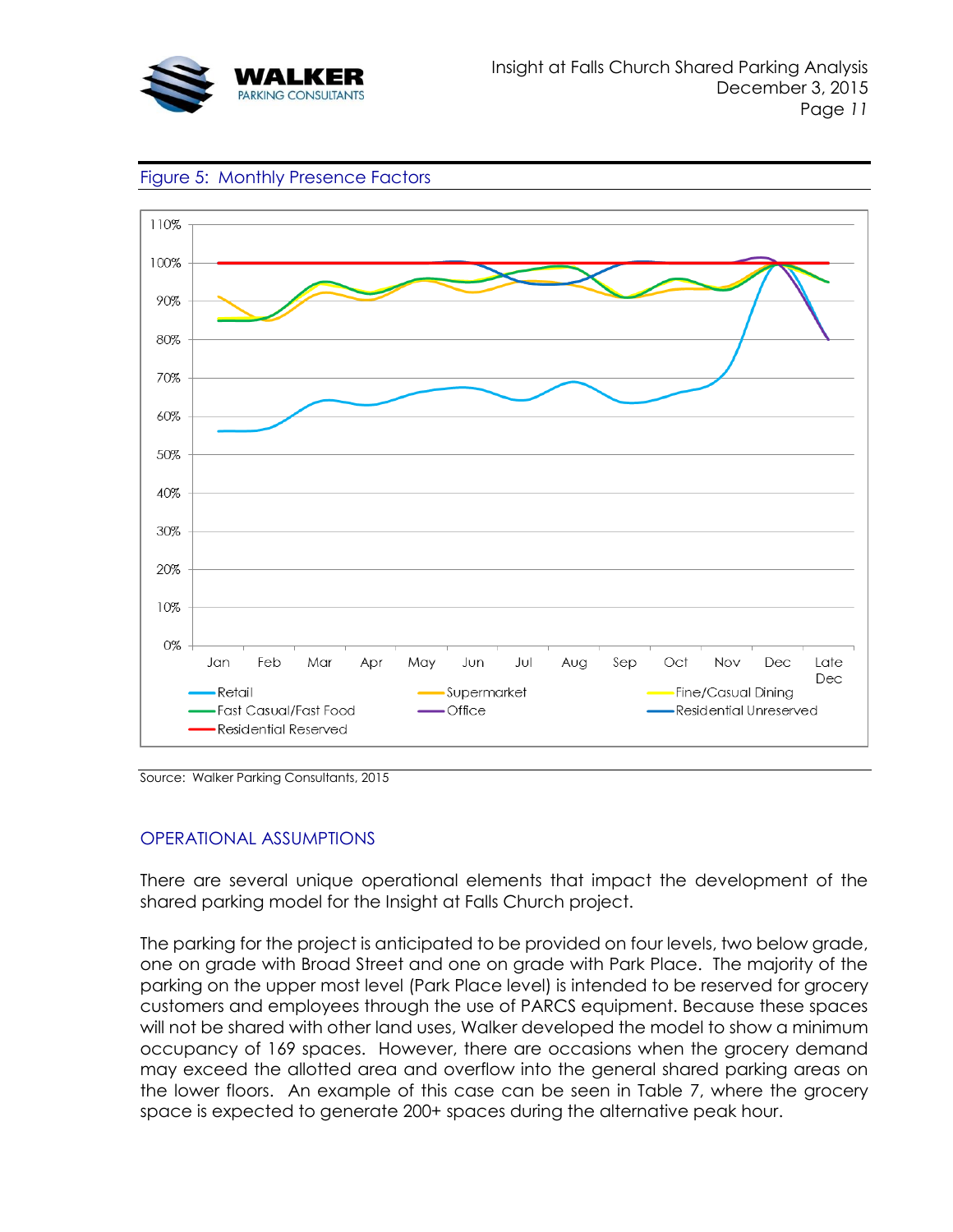

Second, in order to develop the Insight at Falls Church project, a small parcel of land off of Park Place and encompassing a public surface parking lot of 58 spaces will be demolished. These lost spaces must be accounted for in the new garage. Insight currently plans to provide an additional 70 public spaces, for a total of 128 public spaces within the garage. Presumably, demand in the existing lot fluctuates and will continue to fluctuate when additional spaces are added to the available supply. For design purposes we have assumed the "public" parking demand is always 128 spaces. It is important to note that current operational plans do not include paid commercial parking or placing control equipment at the remaining entrances. The absence of these parking management elements makes limiting abuses of the parking system difficult. It is possible that more than the 128 "public" (non-development oriented) parkers could utilize the garage, reducing the available parking supply for development customers and employees.

With 304 residential units, the residential land use is anticipated to be the largest demand generator on site. The base parking ratio for residential rental housing varies from one space per unit for a studio to two spaces per unit for a three-bedroom, plus a partial space per unit for guests. Based on our discussions with Insight, residential parking will be provided on the lower levels of the garage in an access controlled area and will be shared with the office only. During the weekday, office and residential demand is well balanced for shared parking; most of the spaces vacated by residents are occupied by office employees. However, on the weekend, the number of spaces needed to support the office demand is less than the number of spaces vacated by residents, resulting in empty spaces that are unavailable to share with the retail parkers.

Walker's shared parking model does not account for these unavailable spaces throughout the day. However, because the peak hour demand is projected to occur in the evening on both a weekday and a Saturday, the majority of the restricted spaces will occupied by residents.

#### SHARED PARKING DEMAND

The recommended peak hour occupancies for a weekday and weekend using the shared parking methodology are presented in the tables below. The unadjusted or unshared parking demand is also shown for comparison.

Assuming that each of these land uses required a separate pool of parking spaces, a peak unshared parking demand of 1,065 spaces on a weekday is expected. Adjusting for shared parking, the weekday shared peak parking demand is anticipated to occur in December, with 761 parking spaces occupied at around 7:00 p.m. The shared parking recommendation represents a 29 percent reduction.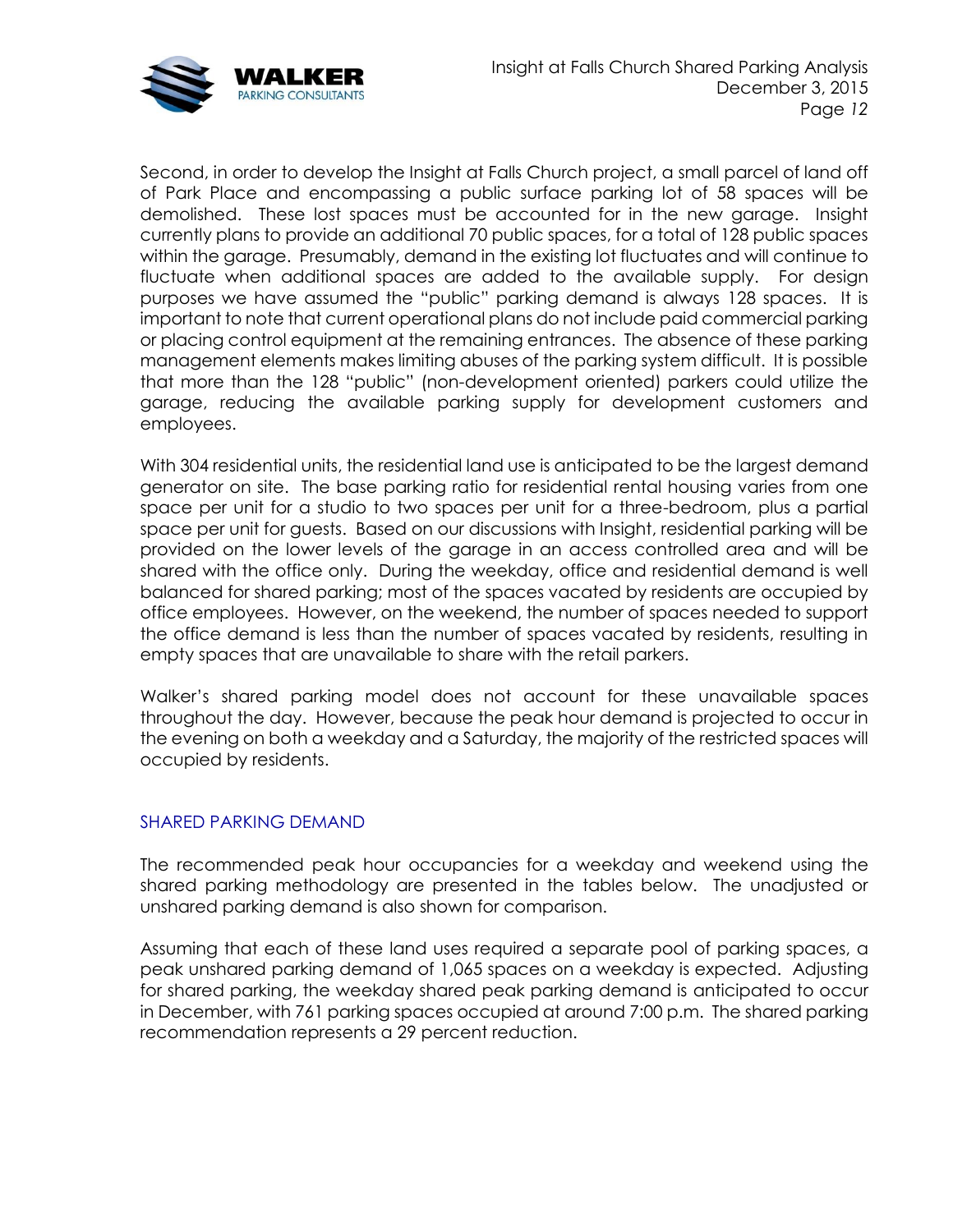

The table below also includes an alternate peak hour in the late afternoon for comparison, when office demand increases and restaurant demand decreases.

#### Table 5: Weekday Shared Parking Demand

|                                      |          |          |         |                                                               |         | Demand   | Demand   |
|--------------------------------------|----------|----------|---------|---------------------------------------------------------------|---------|----------|----------|
|                                      | Unadj    |          |         | Month Adj Pk Hr Adj Non Captive Drive Ratio December December |         |          |          |
| Land Use                             | Demand   | December | 7:00 PM | Evening                                                       | Evening | 7:00 PM  | 5:00 PM  |
| Retail                               | 24       | 100%     | 75%     | 83%                                                           | 97%     | 15       | 17       |
| Employee                             | 6        | 100%     | 95%     | 100%                                                          | 67%     | 4        | 4        |
| Supermarket                          | 175      | 100%     | 45%     | 78%                                                           | 97%     | 60       | 133      |
| Employee                             | 46       | 100%     | 50%     | 100%                                                          | 67%     | 15       | 26       |
| Supermarket - Gated Area*            | 0        | 100%     | 55%     | 78%                                                           | 97%     | 94       | 10       |
| Employee                             | 0        | 100%     | 50%     | 100%                                                          | 67%     | 0        | $\Omega$ |
| Fine/Casual Dining                   | 122      | 100%     | 100%    | 95%                                                           | 97%     | 113      | 82       |
| Employee                             | 22       | 100%     | 100%    | 100%                                                          | 67%     | 15       | 14       |
| Fast Casual/Fast Food                | 50       | 100%     | 80%     | 66%                                                           | 97%     | 25       | 15       |
| Employee                             | 9        | 100%     | 90%     | 100%                                                          | 67%     | 5        | 4        |
| <b>Residential Guest</b>             | 30       | 100%     | 100%    | 100%                                                          | 97%     | 29       | 12       |
| Residential Reserved - Rental        | $\Omega$ | 100%     | 100%    | 100%                                                          | 85%     | $\Omega$ | $\Omega$ |
| Residential Unreserved - Rental      | 459      | 100%     | 97%     | 100%                                                          | 85%     | 378      | 332      |
| Office                               | 10       | 100%     | 2%      | 100%                                                          | 97%     | $\Omega$ |          |
| Employee                             | 112      | 100%     | 10%     | 100%                                                          | 72%     | 8        | 38       |
| Subtotal Customer/Guest              | 411      |          |         |                                                               |         | 336      | 270      |
| Subtotal Employee/Resident           | 654      |          |         |                                                               |         | 425      | 418      |
| <b>Total Parking Spaces Required</b> | 1,065    |          |         |                                                               |         | 761      | 688      |

Note: \*A reserved floor for the grocery store, with 169 spaces is planned for the project. During most hours of the day, grocery demand is anticipated to be less than 169 spaces. However, these spaces cannot be used by customers of the other land uses and are thus always "full" regardless of whether they are occupied. The "supermarket – gated area" land use represents the difference between the recommended grocery demand and 169 spaces.

Source: Walker Parking Consultants, 2015

The figure below shows the cumulative parking demand for each land use from 6:00 a.m. until midnight during a weekday in December during peak conditions. Per Insight, 169 grocery spaces are 100% reserved. The next largest user group are residents. Together, grocery and residential demand account for more than half of the demand generated by the project.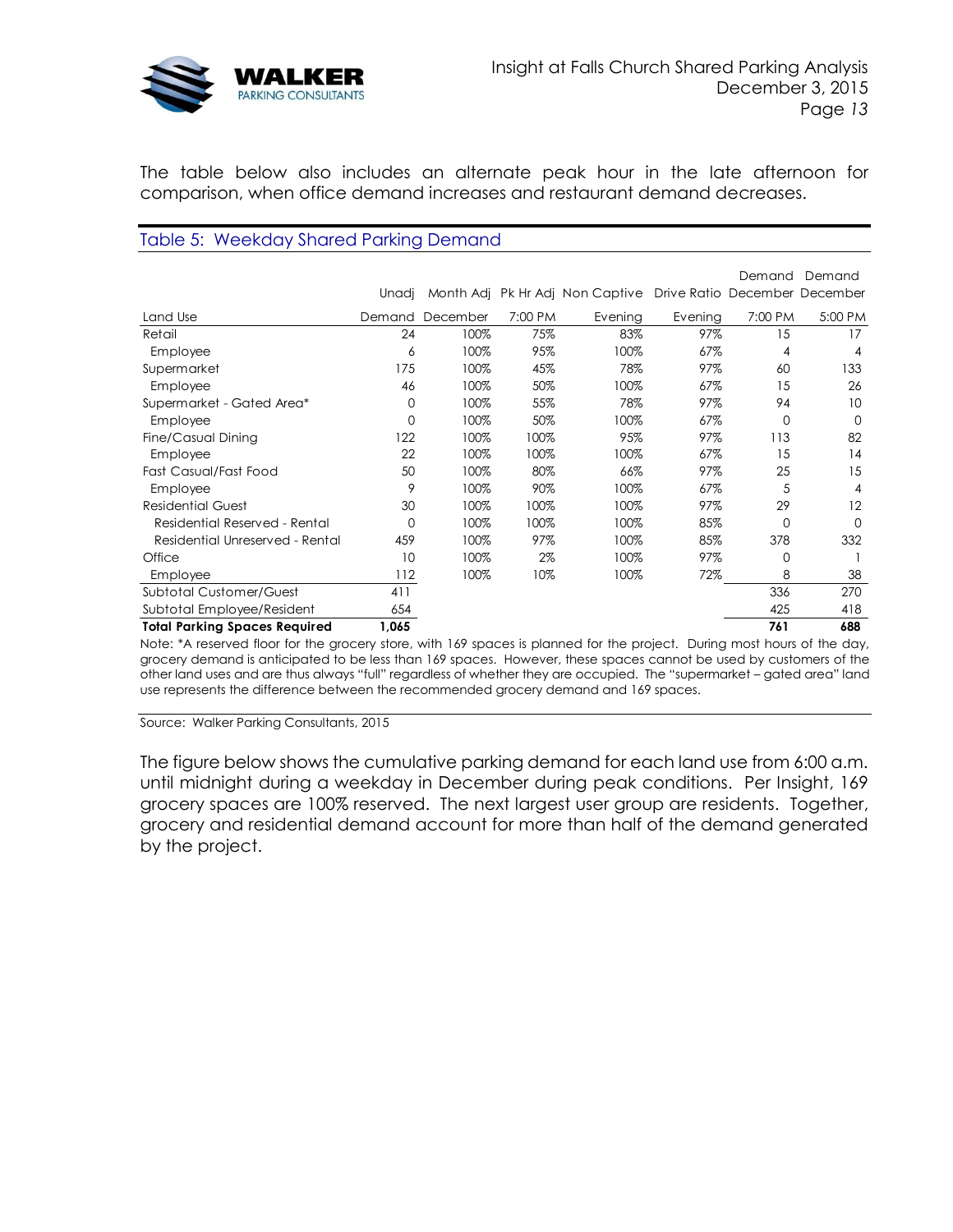





Source: Walker Parking Consultants, 2015

As stated earlier, Walker's shared parking model is based on the needs of the planned development. However, the proposed garage will also include 128 public parking spaces, increasing the garage's capacity to 889 spaces. A subsequent line item discounts the total parking required by assuming residential guests will utilize the public parking spaces.

|                                         | December |         |
|-----------------------------------------|----------|---------|
|                                         | 7:00 PM  | 5:00 PM |
| Project Parking Spaces Required         | 761      | 688     |
| Public Parking Provided                 | 128      | 128     |
| <b>Total Parking Garage Capacity</b>    | 889      | 816     |
| Less Residential Guest Parking          | (29      | [12]    |
| <b>Proposed Parking Garage Capacity</b> | 860      | 804     |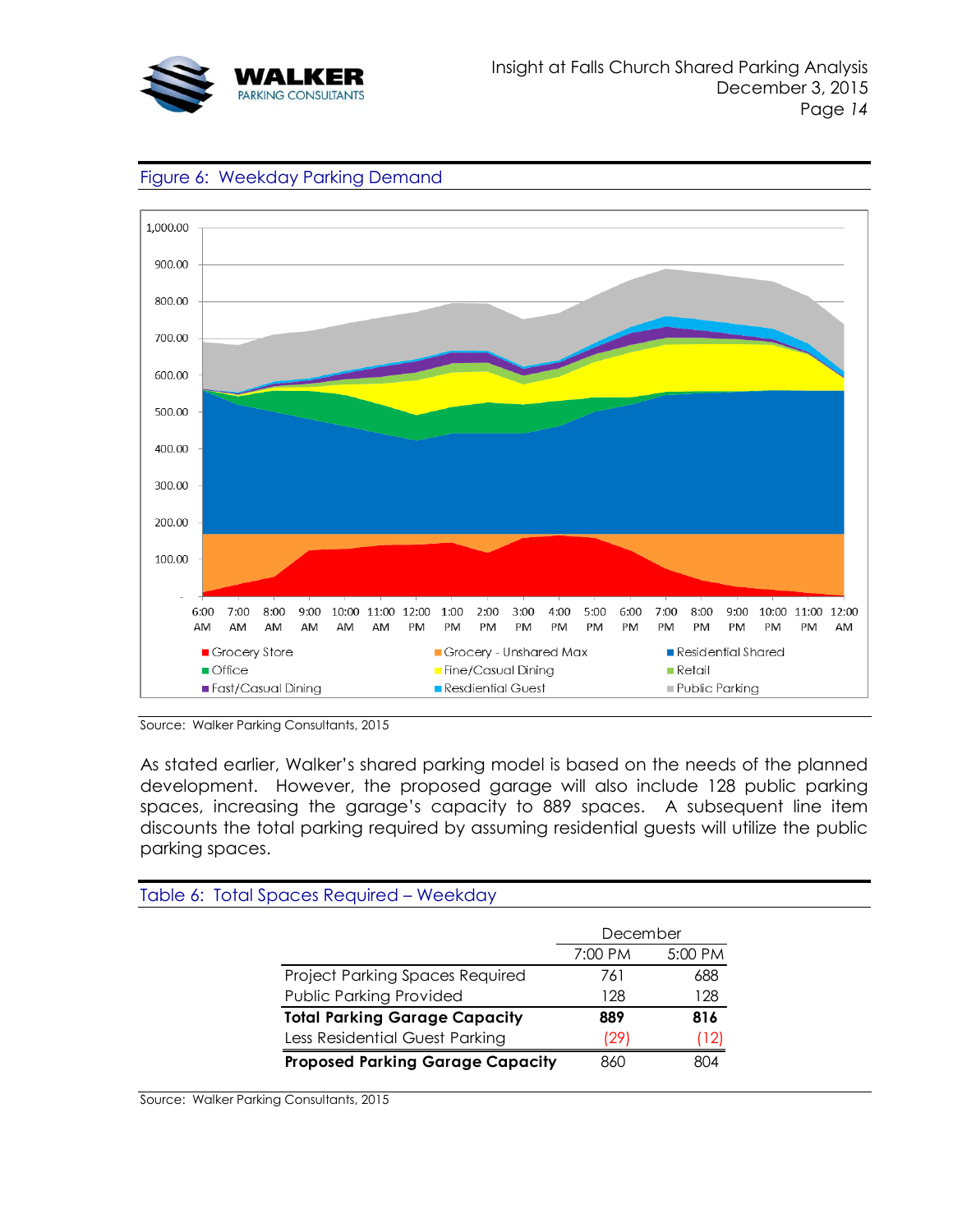

Peak parking demand during the weekend is expected to occur in December at 7:00 p.m., with around 778 parking spaces. The unadjusted parking demand is projected at 1,032 spaces. The shared parking projection represents a 25 percent reduction from the unadjusted calculation. Again, we have included an alternate daytime peak hour for comparison.

### Table 7: Weekend Shared Parking Demand

|                                      |       |                 |         |                                       |                      | Demand  | Demand         |
|--------------------------------------|-------|-----------------|---------|---------------------------------------|----------------------|---------|----------------|
|                                      |       |                 |         | Unadj Month Adj Pk Hr Adj Non Captive | Drive Ratio December |         | December       |
| Land Use                             |       | Demand December | 7:00 PM | Evening                               | Evening              | 7:00 PM | 5:00 PM        |
| Retail                               | 26    | 100%            | 75%     | 77%                                   | 97%                  | 15      | 20             |
| Employee                             |       | 100%            | 80%     | 100%                                  | 72%                  | 4       | 4              |
| Supermarket                          | 226   | 100%            | 33%     | 72%                                   | 97%                  | 53      | 149            |
| Employee                             | 41    | 100%            | 40%     | 100%                                  | 72%                  | 12      | 15             |
| Supermarket - Gated Area*            | 0     | 100%            | 67%     | 72%                                   | 97%                  | 104     | 5              |
| Employee                             | 0     | 100%            | 60%     | 100%                                  | 72%                  | O       | O              |
| Fine/Casual Dining                   | 136   | 100%            | 95%     | 96%                                   | 97%                  | 120     | 73             |
| Employee                             | 24    | 100%            | 100%    | 100%                                  | 72%                  | 17      | 16             |
| Fast Casual/Fast Food                | 47    | 100%            | 80%     | 68%                                   | 97%                  | 25      | 19             |
| Employee                             | 8     | 100%            | 90%     | 100%                                  | 72%                  | 5       | $\overline{4}$ |
| <b>Residential Guest</b>             | 46    | 100%            | 100%    | 100%                                  | 97%                  | 45      | 18             |
| Residential Reserved - Rental        | 0     | 100%            | 100%    | 100%                                  | 85%                  | 0       | $\Omega$       |
| Residential Unreserved - Rental      | 459   | 100%            | 97%     | 100%                                  | 85%                  | 378     | 332            |
| Office                               |       | 100%            | 0%      | 100%                                  | 97%                  | 0       | $\Omega$       |
| Employee                             | 11    | 100%            | 0%      | 100%                                  | 77%                  | 0       |                |
| Subtotal Customer/Guest              | 482   |                 |         |                                       |                      | 362     | 284            |
| Subtotal Employee/Resident           | 550   |                 |         |                                       |                      | 416     | 372            |
| <b>Total Parking Spaces Required</b> | 1,032 |                 |         |                                       |                      | 778     | 656            |

Note: \*A reserved floor for the grocery store, with 169 spaces is planned for the project. During most hours of the day, grocery demand is anticipated to be less than 169 spaces. However, these spaces cannot be used by customers of the other land uses and are thus always "full" regardless of whether they are occupied. The "supermarket – gated area" land use represents the difference between the recommended grocery demand and 169 spaces.

Source: Walker Parking Consultants, 2015

The following figure shows the cumulative parking demand for each land use from 6:00 a.m. until midnight during a Saturday in December during peak conditions. Again, the grocery and residential land uses account for more than half the demand generated by the project.

It is important to note that the residential parking area (as many as 390 spaces) will be access controlled and unavailable for sharing with retail and restaurant parkers. As such, daytime demand may be greater than pictured in the figure below. We assume office employees will park in the access controlled area.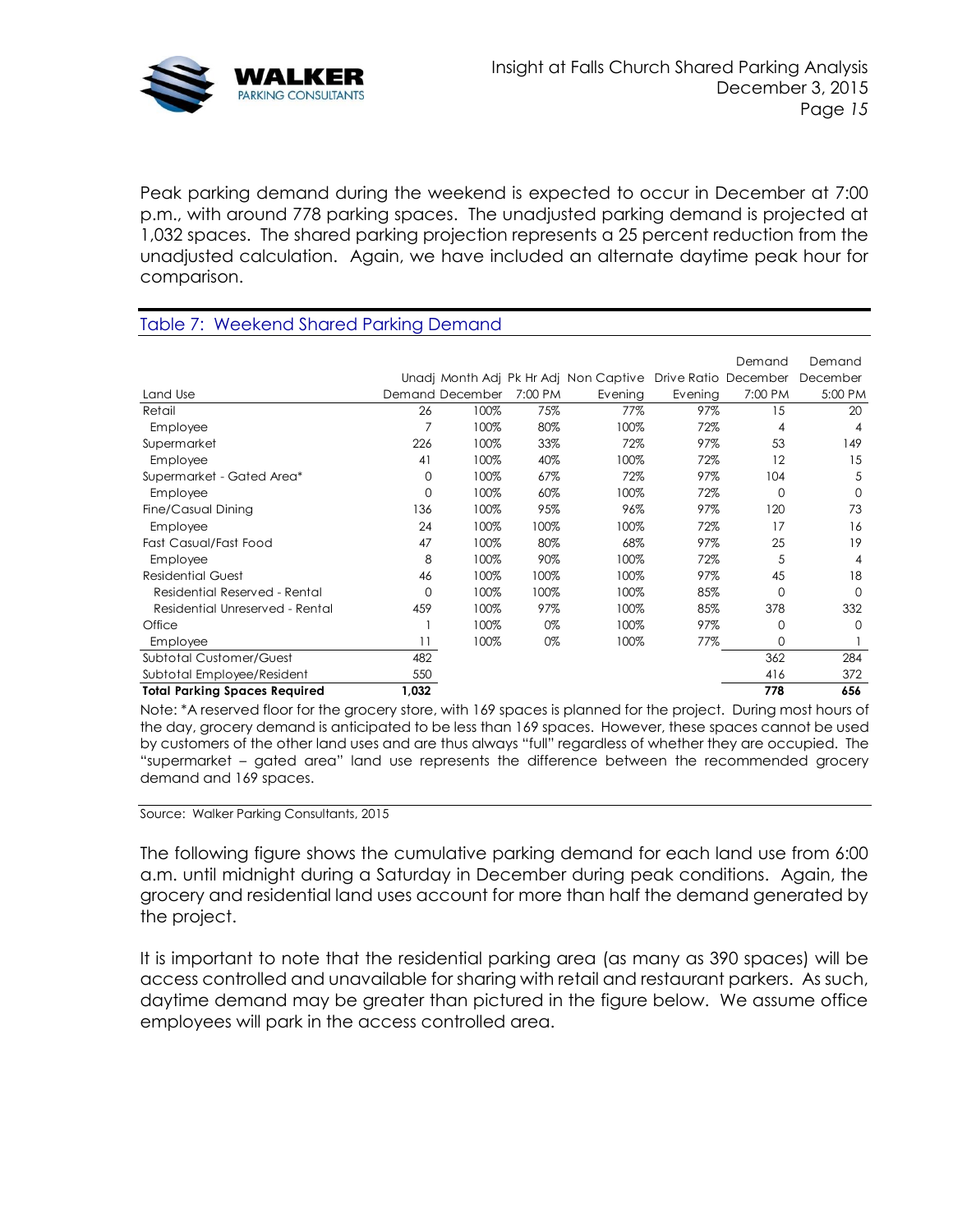





Source: Walker Parking Consultants, 2015

The recommended parking garage capacity is based on the combined total of the planned development and the 128 public parking spaces. A subsequent line item discounts the total parking required by assuming residential guests will utilize the public parking spaces. This reduces the proposed capacity of the parking garage to 861 spaces.

| December |         |
|----------|---------|
| 7:00 PM  | 5:00 PM |
| 778      | 656     |
| 128      | 128     |
| 906      | 784     |
| (45)     | 18)     |
| 861      | 766     |
|          |         |